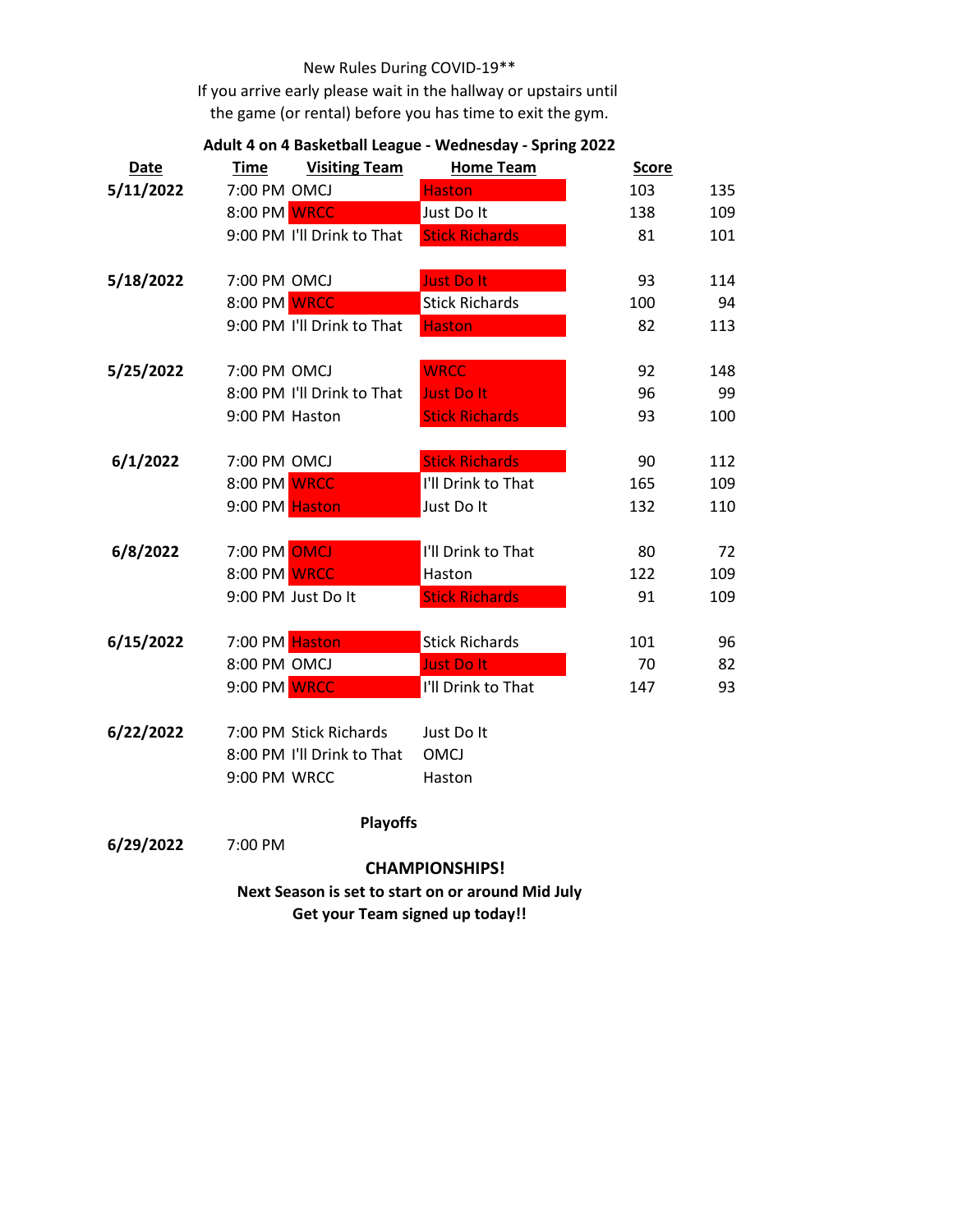| <b>STANDINGS</b>          |           |  |  |  |  |  |  |
|---------------------------|-----------|--|--|--|--|--|--|
| <b>Point Differential</b> | Winning % |  |  |  |  |  |  |
| 236.0                     | 100%      |  |  |  |  |  |  |
| 56.0                      | 67%       |  |  |  |  |  |  |
| 48.0                      | 67%       |  |  |  |  |  |  |
| $-33.0$                   | 50%       |  |  |  |  |  |  |
| $-135.0$                  | 17%       |  |  |  |  |  |  |
| $-172.0$                  | 0%        |  |  |  |  |  |  |
|                           |           |  |  |  |  |  |  |

| Team                  | PPG.   | Opponent PPG. | Avg. Margin | O Rank |
|-----------------------|--------|---------------|-------------|--------|
| <b>WRCC</b>           | 136.67 | 99.00         | 37.7        | 1      |
| Haston                | 113.83 | 102.17        | 11.7        | 2      |
| <b>Stick Richards</b> | 102.00 | 92.67         | 9.3         | 3      |
| Just Do It            | 100.83 | 106.33        | $-5.5$      | 4      |
| I'll Drink to That    | 88.83  | 117.50        | $-28.7$     | 5      |
| <b>OMCJ</b>           | 88.00  | 110.50        | $-22.5$     | 6      |
|                       |        |               |             |        |
| Team                  |        | Opponent PPG. |             | D Rank |
| <b>Stick Richards</b> |        | 92.67         |             | 1      |
| <b>WRCC</b>           |        | 99.00         |             | 2      |
| Haston                |        | 102.17        |             | 3      |
| Just Do It            |        | 106.33        |             | 4      |
| <b>OMCJ</b>           |        | 110.50        |             | 5      |
| I'll Drink to That    |        | 117.50        |             | 6      |

**Points In Playoffs**